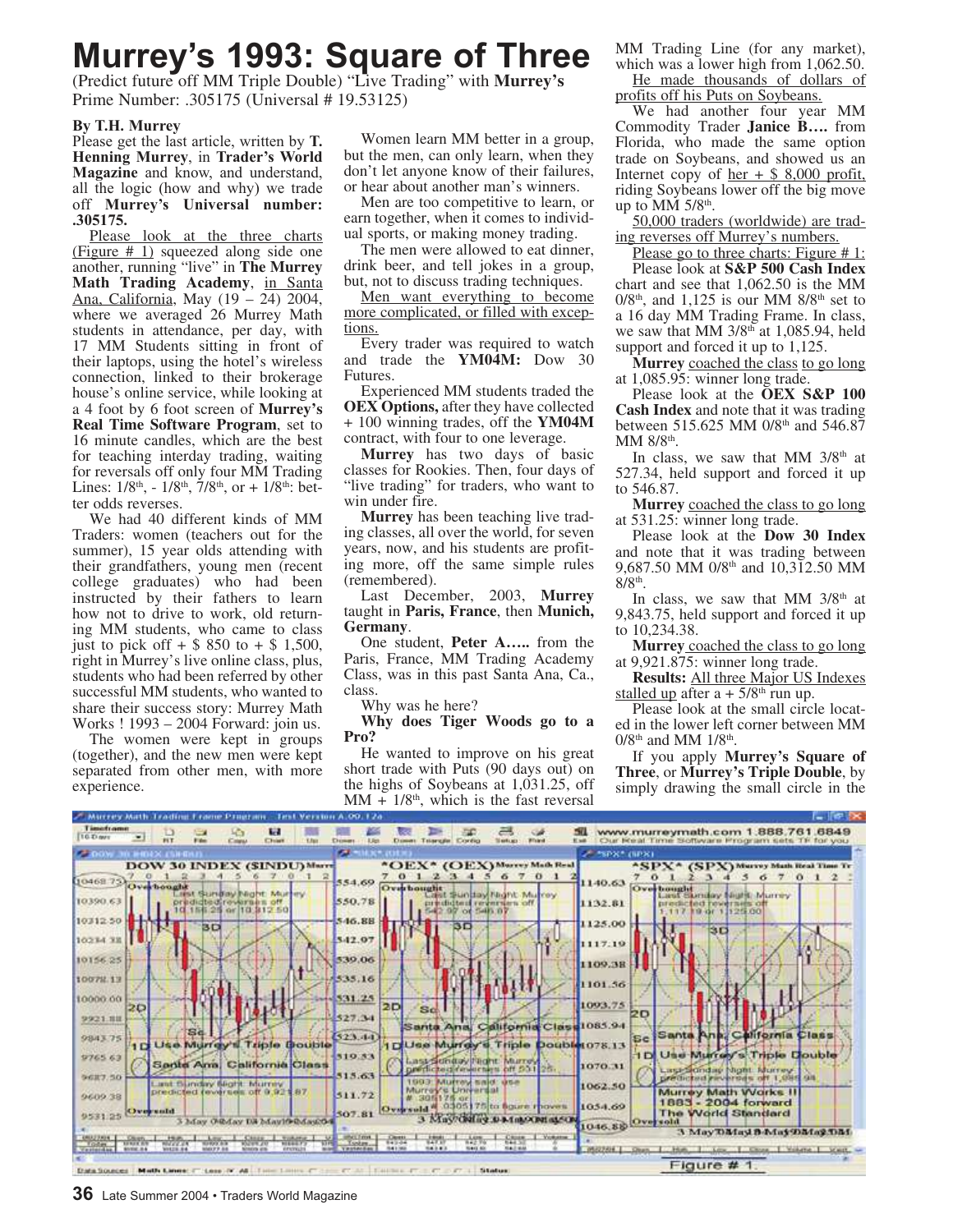lower left hand corner of the **Murrey Math Square of 64,** you may determine the "best odds" higher high stall price, by simply tripling the base three times, then finding the last low reversal inside the current 16 day MM Trading Frame, then count up +  $2/8^{\text{th}}$ , +  $3/8^{\text{th}}$ , +  $4/8^{\text{th}}$ , or + 5/8<sup>th</sup>.

You see **Murrey's Triple Double** develop from the small circle. How easy is it to see?

We simply find the reverse near the 1 st MM Trading Frame, then start our count up in 1/8ths, from any lows, and remember +  $5/8<sup>th</sup>$  in MM Numbers, so, every student was told to watch for a stall up at: 1,125, 546.87, or 10,234.38 days ahead of the Price and Time move up.

Murrey, has already written, an article in **Trader's World Magazine,** explaining the Triple Double, so you may refer back to it for a more in depth explanation.

We were shown where the S&P 500 reversed 97 times off the (exact) same 13 numbers set off December 19, 2003.

**W.D. Gann's Square of Nine: 1919**

Is not the Square of Nine, derived from the Square Root 3? Why go to the square to find the Root? **Tao Te Ching:** China.

Does not the Root of the Tree (you can't see), grow from the roots: (of the squares, 3, 2, 5) above so you can see?

Please go and find the **Square of Kou** (9) and **Square of Ku** (16)**:** China 3,125 B.C., then you will translate it to the **Gnomonic Pattern,** which your brain develops at, after conception, so relax.

This basic Logic is translated from side A  $(3)$ , side B  $(4)$ , then side C (5), which is the basic growth pattern of the counter clock wise screw of light as it moves to the right through space toward, or past us.

All **judgments** are set to three thoughts.

All **storage** of judgment is set to four. The simple Date Tree grows from its roots off: **Gnomonic Mandala**, of the **Sacred Spiral** off of Triangles

# **MURREY MATH SUPPLIES**

**The MurreyMath Trading Frame Software** • All Gann Lines (8/8ths) • Set Parallel Momentum Lines **PRICE \$875.00** *End-of-Day version includes: Software, Murrey Math Book, CD Learning Lessons & Email Updates*

- All Vertical Time Lines
- All Squares in Time Lines
- Entry Price Points
- Set all Overbought/Oversold Lines
- Set 5 Circles of Conflict
- Set Speed Angles (7) • Set Learning Mode Data
- Present "Best Entry Price"
- Present Daily Volume differential
- Sell 50.% of Position Price Points

**Weekly Private Predictions**

**Indexes (12 Major US Indexes), Bonds (3 difference bonds offered + Gold and Silver), Currencies (6 different Currencies Offered), Commodities (14 differenct Commodities offered)**



www.tradersworld.com (order on-line)

(three thoughts) developed into the Hexagon (seven thoughts) into the Square, then the Cube.

Many spiritual humans want to know and understand the **Mystic Spiral**, but they don't feel it in their bones: the human bone is curved to the same rotation (but opposite) the Eucalyptus tree: True or false? You go and find out now.

It **(Gann's Square of Nine)** was a set off exact, numbers set on angles, of forty - five degrees, predicting future market upside and downside stall points (prices) off what?

Did he really use random lows/highs? The **Pythagoreans, Essenes, then Nazars,** studied under the Buddhists, from India, who set music to perfect pitch off the frequency of 437.50 cycles per second measured to 12 different pitches, but heard as only seven sounds inside a common Octave, so it is possible to convert music to math, or math to music, since choosing the correct market reversal is music to your ears (profits). Are you howling the blues?

Murrey was reviewing this article, at **Jackson's Restaurant, in** 

#### **Hillsboro Village,** near his home, and he was talking with the bar tender, **Mandy**, a college student at M.T.S.U., who had taken hours per day of practicing music, for years, wanted to know if trading The Murrey Math Strategy was simple (easy)?

**Murrey** asked her if it were easier to learn math or to play a piano? She said both were the same. Can you sing on tune?

### **SPECIAL STOCK MARKET REPORT 1 & 2** Here is a once in a lifetime deal that you cer-

tainly do not want to miss!

 Hi, my name is Larry Jacobs, I am editor of Traders World magazine. I know that you are BOMBARDED with lame "market trading schemes" on the internet all the time. You probably get a new promise of wealth every few hours in your e-mail box. If you're like me you probably have deleted most of them at a glance. I have good news for you.

 Mr. Ferrera, who has written several magazine articles for us, has put together a unique stock market report that clearly shows how two dominant long-term cycle patterns have predicted every major Bull & Bear Market for the past century. Mr. Ferrera then graphically projects this cyclic model 16 years into the future and then describes how the stock market is likely to unfold over the next 100-years!

 In all my years at Tradersworld Magazine, I have never seen anything like this report! This information is absolutely invaluable for anyone that invests in the equity markets, whether it's on their own or through a company retirement plan. You Can See It Too...

 In this report, you will literally "see" how and why the markets crashed in 1929 and then again in 1974. You will understand why the market basically traded sideways from 1932 to 1947 and 1974 to 1982. You will see why the stock markets topped in the year 2000 and what they are most likely to do until the year 2018.

 The cost of the report 1 is \$29.95 and report 2 is \$59.95 and both come with a 30-day money back guarantee. To order call Traders World at 800-288-4266 or go to www.tradersworld.com.

There is substantial risk of loss in trading securities,

# hotComm online multimedia trader forums trv

**hotComm** is the real-time forum for traders to share market trends and trading techniques in a multimedia experience at the desktop. Hear the market moves being called, see the charts and chat with other traders.

Contact us now for a **FREE TRIAL** of **hotComm** and to learn more - all you need is a desktop PC and an Internet connection to see the future of trading!

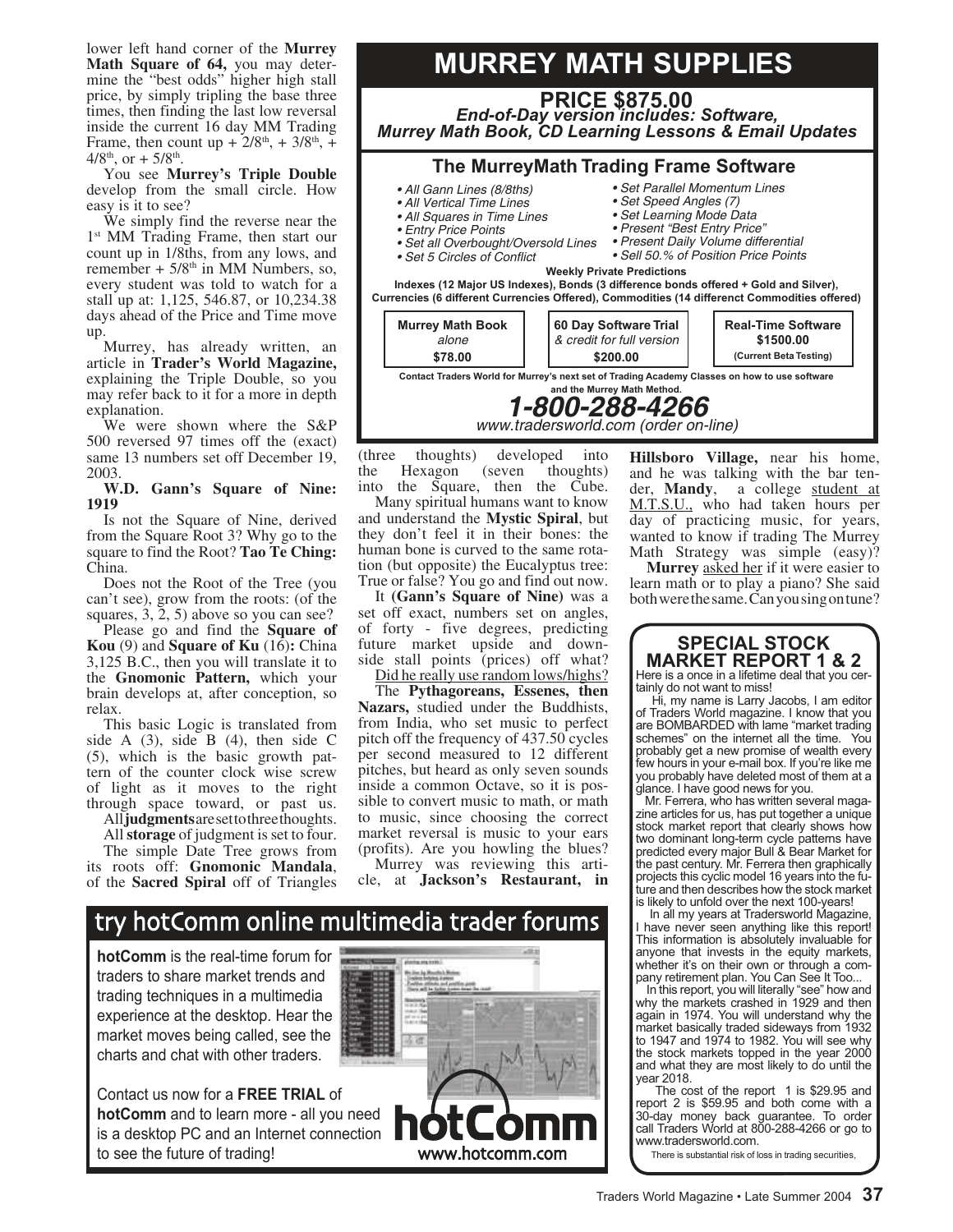# **YOUR BEST SOURCE FOR MARKET BOOKS**

**We specialize in rare and out of print commodity, stock and Wall Street books. We also offer most new books for traders.**

## **IF WE DON'T HAVE IT WE WILL FIND IT!**

**L & S Trading 3068 Marsh Ave Haverhill, IA 50120 641-475-3212 LS@LS-Trading.com**

# **WE ALSO BUY RARE MARKET BOOKS**

## **Traders World Magazine Address Change Form**

Please inform us if you have changed you addresses for your subscription

| Previous Address:                                                                                                                           |
|---------------------------------------------------------------------------------------------------------------------------------------------|
| Name_______________________                                                                                                                 |
| Company_________________________                                                                                                            |
| Address_________________________                                                                                                            |
|                                                                                                                                             |
|                                                                                                                                             |
|                                                                                                                                             |
| New Address:                                                                                                                                |
| Name_________________________                                                                                                               |
| Company_______________________                                                                                                              |
|                                                                                                                                             |
|                                                                                                                                             |
| State                                                                                                                                       |
| Send form to:<br>Traders World<br>2508 W. Grayrock St.<br>Springfield, MO 65810<br>Email: publisher@tradersworld.com<br>Phone: 800-288-4266 |



All **640 MM Internal Harmonic MM Octaves**, move at the same speed and proportion; wanting to move up +  $2/8^{\text{th}}$ , +  $3/8^{\text{th}}$  then +  $5/8^{\text{th}}$ , + 7/8<sup>th</sup>, + 8/8<sup>th</sup> or + 10/8th; then down  $-2/8$ <sup>th</sup>,  $-4/8$ <sup>th</sup> or  $-6/8$ <sup>th</sup>, or  $-10/8$ <sup>th</sup>.

Why is **Murrey's Square of Three**, with our software, more practical than **Gann's Square of Nine?**

We provide the exact Price (place out to four digitd) to start the count, up or down, at the best odds **MM Internal Harmonic Trading Octave**; off 16, 32, or 64 day trading chart, set for you, with our real time software, so you don't have to "random guess trade for success" anymore.

Do you want a simple, or complicated, way to predict market stall price points?

You are at a crossroads to knowledge right here; you must accept **The 17 Universal Trading Laws of Murrey: 1993**,\* or you will want to retreat to random B. S. trading systems set off random highs or lows, which work in only (up or down markets) and its current directional momentum.

**Gann** presented his **Square of Nine**, so he knew all markets were never random, yet he put in his book, How to make profits in Commodities, published in 1942, at the\_same time T. Henning Murrey was born, on page 34, "to take any extreme highs and lows, over a time span of at least one year, then divide it into increments of 12.5  $\%$ ."

He wanted you to put the puzzle together.

Little did he know, that it is the personality inside your heart, that prevents you from moving from "trader" to a 'winner.'

How is it that **W. D. Gann and T. Henning Murrey,** saw how to present you with every number, any market would want to reverse off, ahead of Time?

You don't need to know it (how we saw it) to trade them.

Too many traders want to learn, to find anything, smarter than **Gann and Murrey**.

#### Sorry Charlie, it's too late, again.

Simply, take our knowledge, and go forward, and make profits for your family, not hide behind a computer screen and waste \$ 50,000 of billable computing time, trying to write a piece of software, you can't give away free, and you will confuse 87.5% of the free chat room "Rookies" who are still searching for the "Holy TrailMix."

Do you really believe there ever was a **Holy Grail Chalice**? Sorry it ain't out there. It's in the bones: **The De Vinci Code:** please read it (50 times).

## **There is no Holy Grail to Gann.**

He hid his message, in math, just as the four books of the New Testimony (had to do), so the authorities wouldn't see it.

**T. Henning Murrey** is happy to hand you **Murrey's Square of Three**, by simply requesting it through **Trader's World.**

So, since there are up to 640 different octaves, Murrey will rent you his Real Time or End of Day Software Program, for 60 days for \$ 60.00, as a learning tool toward Logic and Common Sense Trading off Deductive Reasoning. What a deal?

Please look at the three charts (Figure  $# 1$ ) on one page and you will see the same number (10,468.75) appears on all three charts, of three different markets off: .305175 or .0305175. It appears at  $-$  2/8<sup>th</sup>, 2/8<sup>th</sup> and  $+$  2/8<sup>th</sup> off three different markets.

Please find 10,468.75 as MM + 2/8th on our automatically set **MM Internal Harmonic Trading Frame** set to Gann's Rule that "all markets are attracted to and rejected by large numbers set to multiples of five (5). The MM  $4/8^{\text{th}}$  is 10,000.